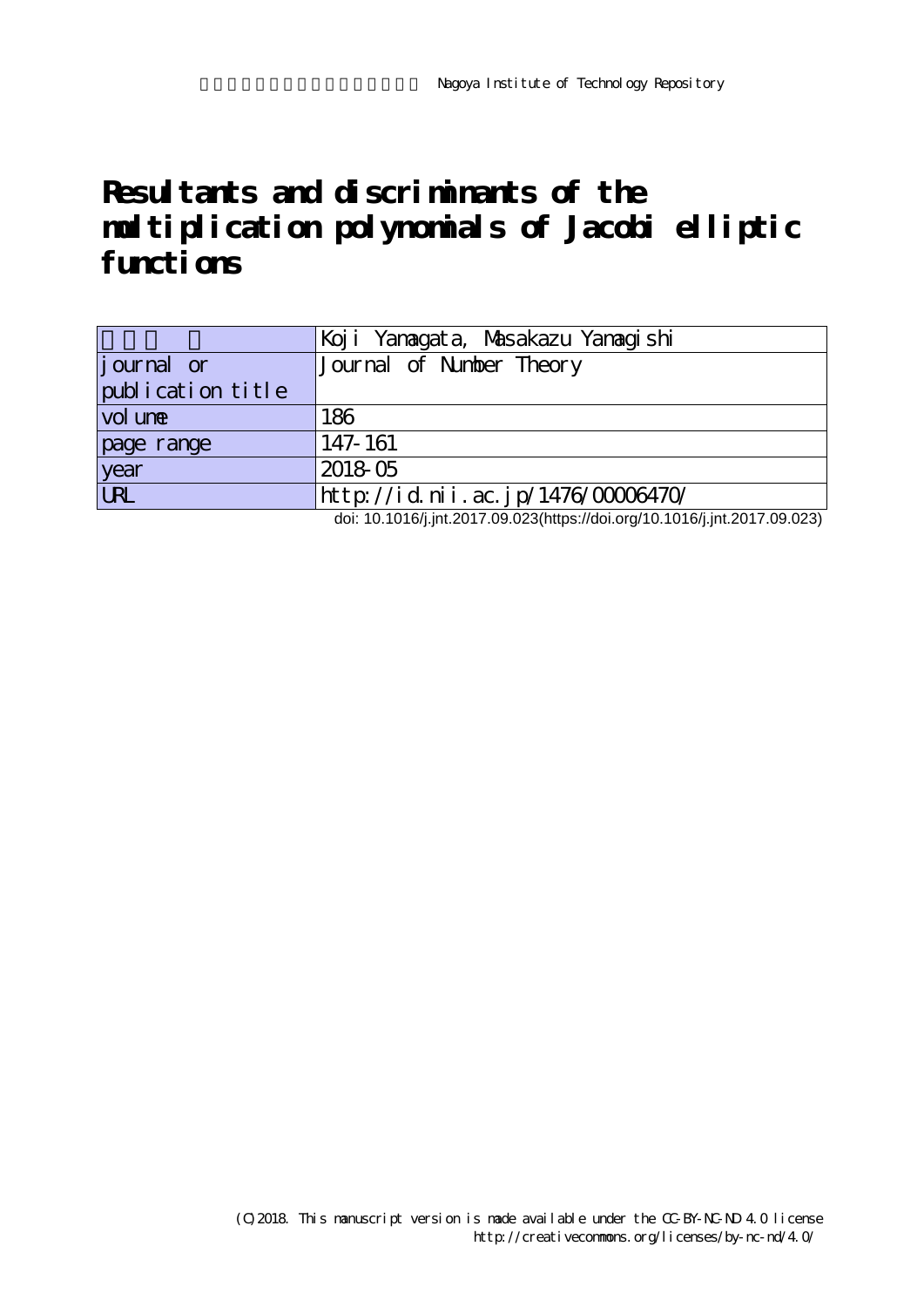# Resultants and discriminants of the multiplication polynomials of Jacobi elliptic functions

Koji Yamagata<sup>a,∗</sup>, Masakazu Yamagishi<sup>b</sup>

<sup>a</sup>Field of Mathematics and Mathematical Science, Department of Computer Science and Engineering, Graduate School of Engineering, Nagoya Institute of Technology, Gokiso-cho, Showa-ku, Nagoya, Aichi 466-8555, Japan  $b$ Department of Mathematics, Nagoya Institute of Technology, Gokiso-cho, Showa-ku, Nagoya, Aichi 466-8555, Japan

### Abstract

We compute the resultants and discriminants of the multiplication polynomials of Jacobi elliptic functions by using Fourier expansions.

Keywords:

Jacobi elliptic function, multiplication polynomial, resultant, discriminant, Chebyshev polynomial 2010 MSC: 33E05, 12D05

#### 1. Introduction

Resultants and discriminants have been calculated for various kinds of division (sometimes called multiplication) polynomials; cyclotomic polynomials (several different proofs are known; see for example [1], [3], [6]), real cyclotomic polynomials  $([7], [11])$ , Chebyshev polynomials  $([4], [8], [11])$ , multiplication polynomials of the Weierstrass  $\wp$ -function ([9]). It seems that no one has ever calculated the resultants of multiplication polynomials of Jacobi elliptic functions.

Consider the Jacobi elliptic functions sn, cn, dn with modulus  $k (k^2 \neq 0, 1;$ k may be complex). Let  $x = \text{sn } u$ ,  $y = \text{cn } u$ ,  $z = \text{dn } u$ . For each positive

Preprint submitted to Journal of Number Theory March 22, 2019

<sup>∗</sup>Corresponding author

Email addresses: k.yamagata.355@nitech.jp (Koji Yamagata), yamagishi.masakazu@nitech.ac.jp (Masakazu Yamagishi)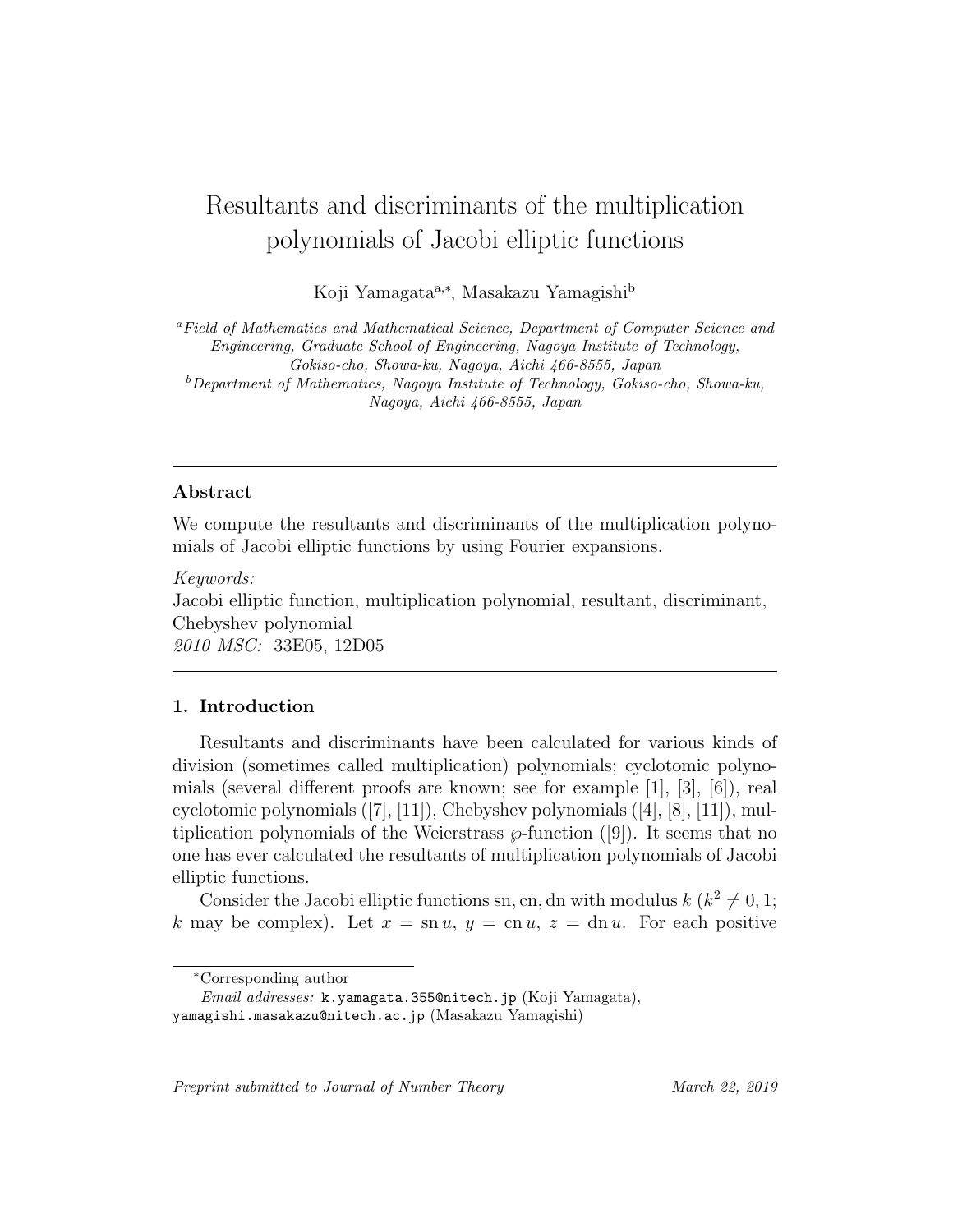integer *n*, there exist polynomials  $A_n$ ,  $B_n$ ,  $C_n$ ,  $D_n$  in x with the following property:

$$
(\operatorname{sn} nu, \operatorname{cn} nu, \operatorname{dn} nu) = \begin{cases} \left(\frac{xA_n(x)}{D_n(x)}, \frac{yB_n(x)}{D_n(x)}, \frac{zC_n(x)}{D_n(x)}\right) & \text{if } n \text{ is odd,} \\ \left(\frac{xyzA_n(x)}{D_n(x)}, \frac{B_n(x)}{D_n(x)}, \frac{C_n(x)}{D_n(x)}\right) & \text{if } n \text{ is even.} \end{cases} (1.1)
$$

See Section 2 for a precise description. The coefficients of  $A_n, B_n, C_n, D_n$ belong to  $\mathbb{Z}[k^2]$ .

The main result of this paper is the following

**Theorem 1.1.** Let  $X, Y \in \{A, B, C, D\}, X \neq Y$  and  $n \geq 1$ . We have

res
$$
(X_n, Y_n) = \kappa_n(X, Y) k^{2l_n(X, Y)} (1 - k^2)^{m_n(X, Y)},
$$
 (1.2)

where

$$
\kappa_n(X,Y) = 2^{\frac{n^2(n^2-1)}{3}}, \quad l_n(X,Y) = l_n(Y,X), \quad m_n(X,Y) = m_n(Y,X),
$$

$$
l_n(A, B) = m_n(A, D) = \begin{cases} \frac{n^2(n^2-1)}{6} & \text{if } n \text{ is odd,} \\ \frac{n^2(n^2-4)}{6} & \text{if } n \text{ is even,} \end{cases}
$$

$$
l_n(A, C) = l_n(A, D) = m_n(A, B) = m_n(A, C) = \begin{cases} \frac{(n^2-1)(2n^2-3)}{6} & \text{if } n \text{ is odd,} \\ \frac{n^2(n^2-4)}{6} & \text{if } n \text{ is even,} \end{cases}
$$

$$
l_n(B, C) = l_n(B, D) = m_n(B, D) = m_n(C, D) = \begin{cases} \frac{(n^2-1)(2n^2-3)}{12} & \text{if } n \text{ is odd,} \\ \frac{n^2(n^2-1)}{6} & \text{if } n \text{ is even,} \end{cases}
$$

$$
l_n(C, D) = m_n(B, C) = \begin{cases} \frac{n^2(n^2-1)}{6} & \text{if } n \text{ is odd,} \\ \frac{n^2(n^2+2)}{6} & \text{if } n \text{ is odd,} \end{cases}
$$

The proof goes along the lines of Schmidt [9]. First we show the existence of integers  $\kappa_n(X, Y) > 0$ ,  $l_n(X, Y) \geq 0$ , and  $m_n(X, Y) \geq 0$  not depending on k such that  $(1.2)$  holds (Lemma 3.2). Then, comparing the q-expansions of both sides of (1.2), we determine the three constants. To be more precise, a comparison of the degrees of the leading terms determines  $l_n(X, Y)$ . Changing k to its complementary modulus  $k'$  (i.e.,  $k^2 + k'^2 = 1$ ), we get  $m_n(X, Y)$ (Corollary 3.3). A comparison of the leading constants finally yields the determination of  $\kappa_n(X, Y)$ .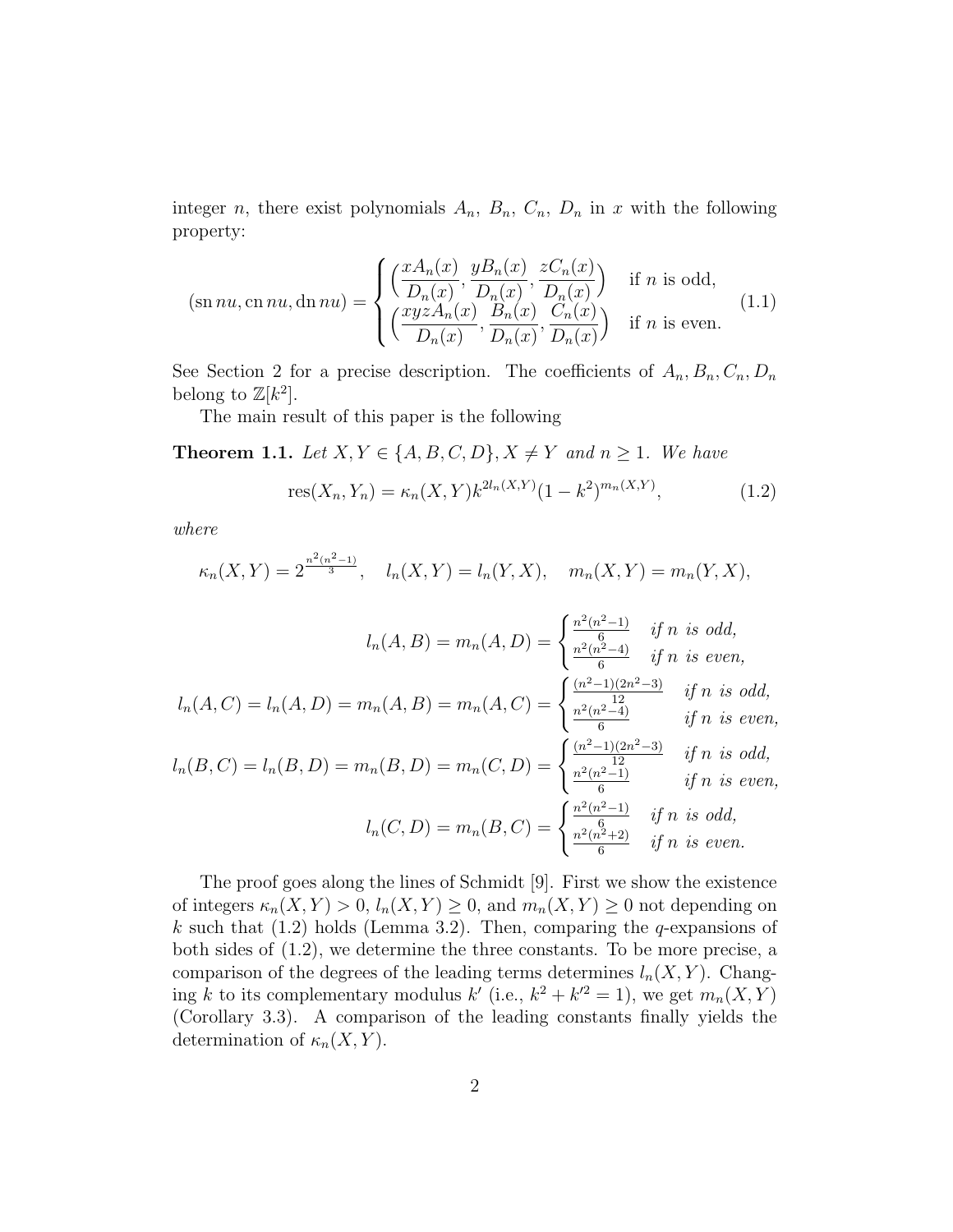The organization of this paper is as follows. In Section 2 we review on Jacobi elliptic functions and basic properties of their multiplication polynomials  $A_n, B_n, C_n, D_n$ . In Section 3 we show the general shape of res $(X_n, Y_n)$ as given in  $(1.2)$ . After preparing some *q*-expansions in Section 4, we give a proof of Theorem 1.1 in Section 5. As an application, we also calculate the discriminants of  $A_n, B_n, C_n, D_n$  in Section 6. In the final Section 7 we mention the degenerate cases  $k^2 = 0, 1$ .

#### 2. Jacobi elliptic functions

Since the assertion of Theorem 1.1 is an identity in  $k$ , we may assume  $0 < k < 1$  for the proof. Following the traditional notation as in [2] or [10], we write Jacobi elliptic functions  $sn(u, k)$ ,  $cn(u, k)$ ,  $dn(u, k)$  simply as  $\sin u$ , cn u, dn u, respectively. The periods of sn, cn, dn are

$$
4mK + 2niK', \quad 2mK + 2n(K + iK'), \quad 2mK + 4niK' \quad (m, n \in \mathbb{Z})
$$

respectively, where

$$
K = \int_0^1 \frac{dt}{\sqrt{(1 - t^2)(1 - k^2 t^2)}}, \quad K' = \int_0^1 \frac{dt}{\sqrt{(1 - t^2)(1 - k'^2 t^2)}}
$$

are complete elliptic integrals of the first kind and  $k' =$ √  $1 - k^2$  is the complementary modulus.

The following are basic properties of the polynomials  $A_n, B_n, C_n, D_n$  referred to in Introduction.

#### Proposition 2.1.

1.  $A_n, B_n, C_n, D_n$  are determined by

$$
A_1 = B_1 = C_1 = D_1 = 1
$$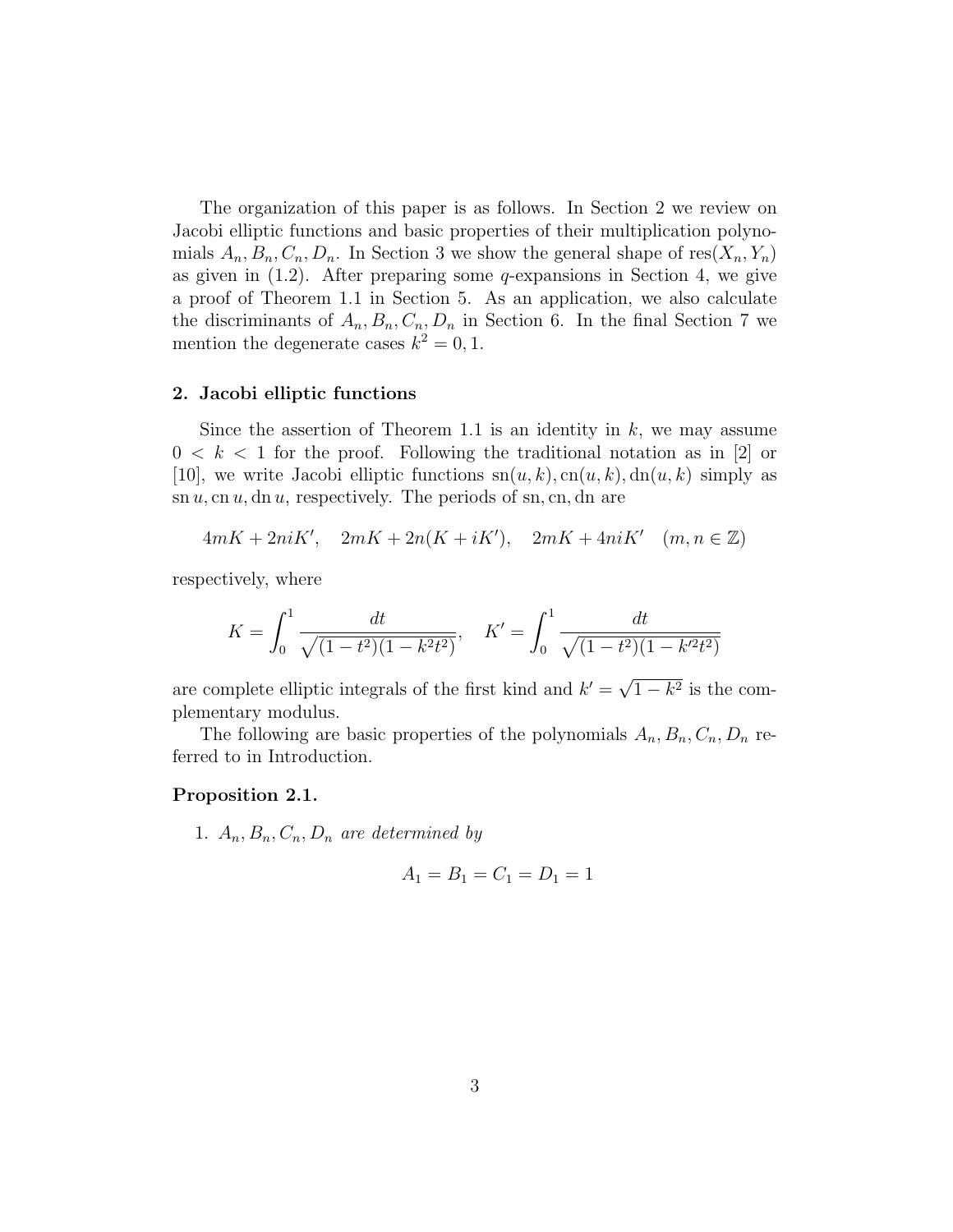and the recurrence relations

$$
A_{2n} = 2A_nB_nC_nD_n,
$$
  
\n
$$
B_{2n} = \begin{cases} y^2B_n^2D_n^2 - x^2z^2A_n^2C_n^2 & \text{if } n \text{ is odd,} \\ B_n^2D_n^2 - x^2y^2z^2A_n^2C_n^2 & \text{if } n \text{ is even,} \end{cases}
$$
  
\n
$$
C_{2n} = \begin{cases} z^2C_n^2D_n^2 - k^2x^2y^2A_n^2B_n^2 & \text{if } n \text{ is odd,} \\ C_n^2D_n^2 - k^2x^2y^2z^2A_n^2B_n^2 & \text{if } n \text{ is even,} \end{cases}
$$
  
\n
$$
D_{2n} = \begin{cases} D_n^4 - k^2x^4A_n^4 & \text{if } n \text{ is odd,} \\ D_n^4 - k^2x^4y^4z^4A_n^4 & \text{if } n \text{ is even,} \end{cases}
$$
  
\n
$$
A_{2n+1} = \begin{cases} A_nB_{n+1}C_{n+1}D_n + y^2z^2A_{n+1}B_nC_nD_{n+1} & \text{if } n \text{ is odd,} \\ y^2z^2A_nB_{n+1}C_{n+1}D_n + A_{n+1}B_nC_nD_{n+1} & \text{if } n \text{ is even,} \end{cases}
$$
  
\n
$$
B_{2n+1} = B_nB_{n+1}D_nD_{n+1} - x^2z^2A_nA_{n+1}C_nC_{n+1},
$$
  
\n
$$
C_{2n+1} = C_nC_{n+1}D_nD_{n+1} - k^2x^2y^2A_nA_{n+1}B_nB_{n+1},
$$
  
\n
$$
D_{2n+1} = D_n^2D_{n+1}^2 - k^2x^4y^2z^2A_n^2A_{n+1}^2.
$$

- 2. The coefficients of  $A_n, B_n, C_n, D_n$  belong to  $\mathbb{Z}[k^2]$ .
- 3.  $A_n, B_n, C_n, D_n$  are even polynomials, i.e., polynomials in  $x^2$ .
- 4. The leading terms are as follows.

$$
A_n(x) = \begin{cases} (-1)^{(n-1)/2}(\sqrt{k}x)^{n^2-1} + \cdots & \text{if } n \text{ is odd,} \\ (-1)^{(n-2)/2}n(\sqrt{k}x)^{n^2-4} + \cdots & \text{if } n \text{ is even,} \end{cases}
$$
  
\n
$$
B_n(x) = \begin{cases} (\sqrt{k}x)^{n^2-1} + \cdots & \text{if } n \text{ is odd,} \\ (\sqrt{k}x)^{n^2} + \cdots & \text{if } n \text{ is even,} \end{cases}
$$
  
\n
$$
C_n(x) = \begin{cases} (\sqrt{k}x)^{n^2-1} + \cdots & \text{if } n \text{ is odd,} \\ (\sqrt{k}x)^{n^2} + \cdots & \text{if } n \text{ is even,} \end{cases}
$$
  
\n
$$
D_n(x) = \begin{cases} (-1)^{(n-1)/2}n(\sqrt{k}x)^{n^2-1} + \cdots & \text{if } n \text{ is odd,} \\ (-1)^{n/2}(\sqrt{k}x)^{n^2} + \cdots & \text{if } n \text{ is even.} \end{cases}
$$

5.  $A_n(0) = n$ ,  $B_n(0) = C_n(0) = D_n(0) = 1$ .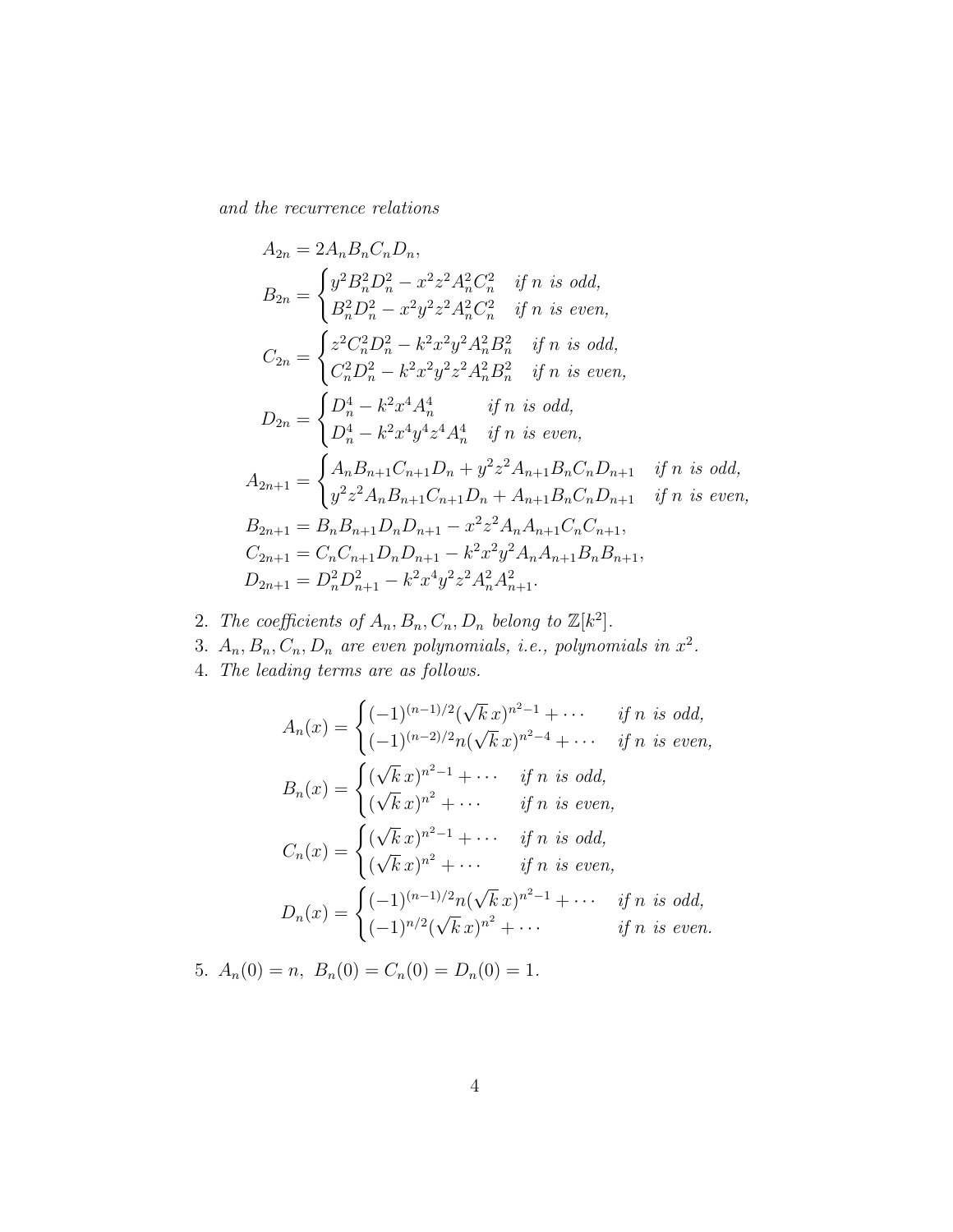6.

$$
A_n(1) = \begin{cases} (-1)^{(n-1)/2} (k^2)^{(n^2-1)/4} & \text{if } n \text{ is odd,} \\ n(-k^2)^{n^2/4-1} & \text{if } n \text{ is even,} \end{cases}
$$
  

$$
B_n(1) = \begin{cases} (-1)^{(n-1)/2} n(k^2)^{(n^2-1)/4} & \text{if } n \text{ is odd,} \\ (-k^2)^{n^2/4} & \text{if } n \text{ is even,} \end{cases}
$$
  

$$
C_n(1) = D_n(1) = (k^2)^{\lfloor n^2/4 \rfloor}.
$$

7.

$$
A_n(1/k) = \begin{cases} (-1)^{(n-1)/2} (k'^2 k^{-2})^{(n^2-1)/4} & \text{if } n \text{ is odd,} \\ n(k'^2 k^{-2})^{n^2/4-1} & \text{if } n \text{ is even,} \end{cases}
$$
  

$$
C_n(1/k) = \begin{cases} (-1)^{(n-1)/2} n(k'^2 k^{-2})^{(n^2-1)/4} & \text{if } n \text{ is odd,} \\ (k'^2 k^{-2})^{n^2/4} & \text{if } n \text{ is even,} \end{cases}
$$
  

$$
B_n(1/k) = D_n(1/k) = (-k'^2 k^{-2})^{\lfloor n^2/4 \rfloor}.
$$

8. We have the following factorization:

$$
A_n(x) = a_n \prod_{(r,s) \in R_n, (r,s) \equiv (0,0)} \left( x^2 - \operatorname{sn}^2 \frac{rK + siK'}{n} \right),
$$
  
\n
$$
B_n(x) = b_n \prod_{(r,s) \in R_n, (r,s) \equiv (1,0)} \left( x^2 - \operatorname{sn}^2 \frac{rK + siK'}{n} \right),
$$
  
\n
$$
C_n(x) = c_n \prod_{(r,s) \in R_n, (r,s) \equiv (1,1)} \left( x^2 - \operatorname{sn}^2 \frac{rK + siK'}{n} \right),
$$
  
\n
$$
D_n(x) = d_n \prod_{(r,s) \in R_n, (r,s) \equiv (0,1)} \left( x^2 - \operatorname{sn}^2 \frac{rK + siK'}{n} \right),
$$

where

$$
R_n = (\{1, 2, \ldots, n-1\} \times \{0, n\}) \sqcup (\{0, 1, \ldots, 2n-1\} \times \{1, 2, \ldots, n-1\}),
$$

the leading coefficients  $a_n, b_n, c_n, d_n$  are as given in part 4, and the congruences are taken modulo 2.

9.  $A_n, B_n, C_n, D_n$  are pairwise prime to each other as polynomials in x.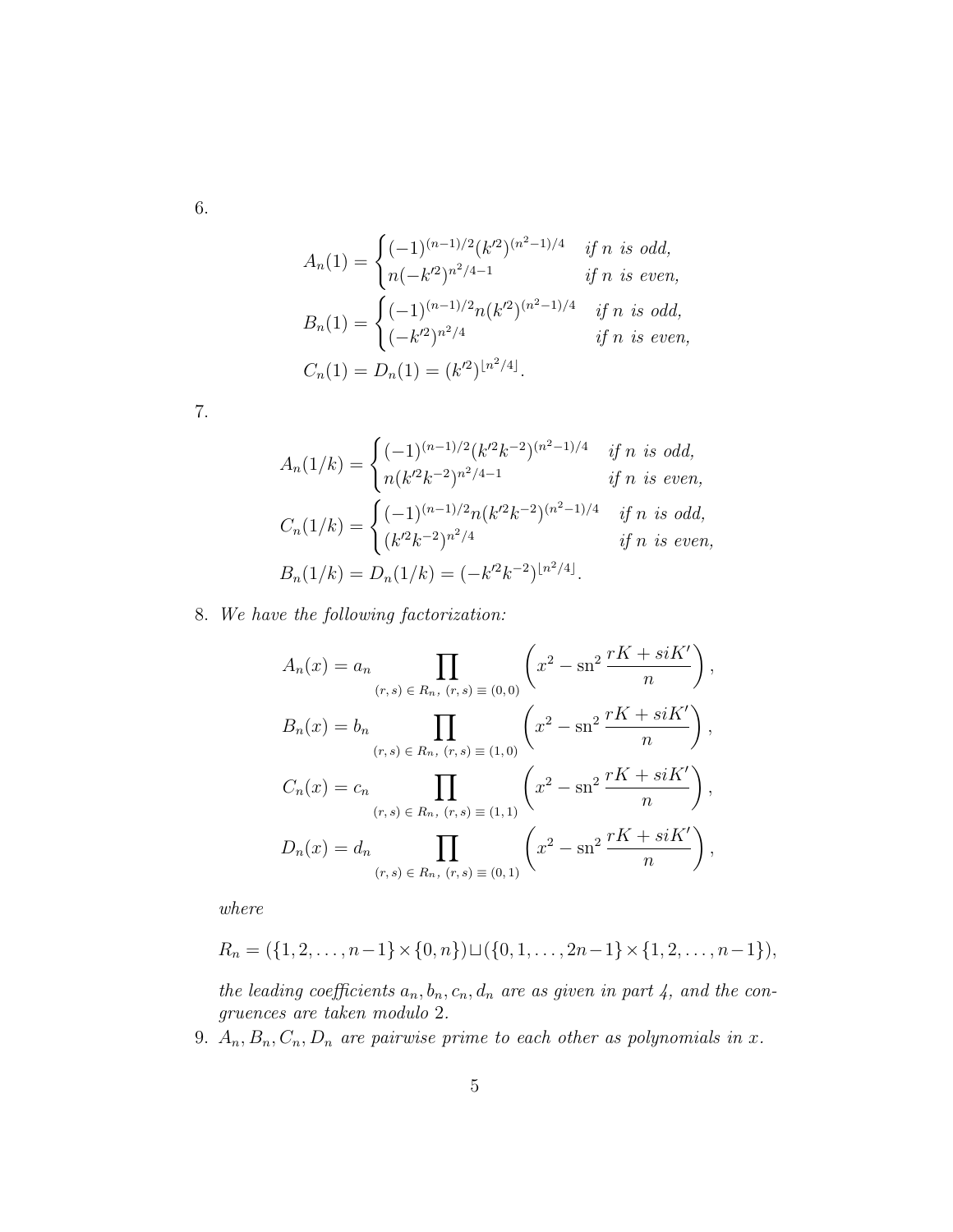*Proof.* First we note that the polynomials  $A_n, B_n, C_n, D_n$  in our notation are the ones denoted by  $A'_n, B'_n, C'_n, D'_n$  in [2, p.87]. With this translation in mind, part 1 is found in [2, p.79]. Parts 2–7 are then deduced from the recurrence relations. Part 8 is essentially found in [2, p.92]. The last claim follows from the factorization.  $\Box$ 

We describe the effect of changing  $k$  to  $k'$ . To this end, we introduce a notation:

$$
f^*(x) = \sqrt{1 - x^2} \deg^f f\left(\frac{ix}{\sqrt{1 - x^2}}\right).
$$
 (2.1)

**Lemma 2.2.** Let  $f(x)$  be an even polynomial of degree  $2n$ .

- 1.  $f^*(x)$  is also an even polynomial.
- 2. The coefficient of  $x^{2n}$  in  $f^*(x)$  is  $(-1)^n f(1)$ . In particular,  $\deg f^* =$ deg f if and only if  $f(1) \neq 0$ .
- 3.  $f^{**}(x) = f(x)$  if  $f(1) \neq 0$ .

Recall that  $A_n, B_n, C_n, D_n$  are even polynomials and do not vanish at  $x=1$ .

**Proposition 2.3.** If we write  $A_n(x, k)$  etc., to indicate the dependency on k, then we have

$$
A_n(x, k') = A_n^*(x, k), \qquad B_n(x, k') = D_n^*(x, k),
$$
  
\n
$$
C_n(x, k') = C_n^*(x, k), \qquad D_n(x, k') = B_n^*(x, k).
$$

*Proof.* If the zeros of an even polynomial  $f(x)$  with  $f(1) \neq 0$  are  $\pm \alpha_j$  (j =  $1, 2, \ldots, n$ , then those of  $f^*(x)$  are

$$
\pm \frac{i\alpha_j}{\sqrt{1-\alpha_j^2}} \quad (j=1,2,\ldots,n).
$$

Using this observation, the identity

$$
sn(iu, k) = \frac{i \operatorname{sn}(u, k')}{\operatorname{cn}(u, k')}
$$

(cf. [10, 22·4]), and part 8 of Proposition 2.1, we see that both sides have exactly the same set of zeros in each case. We also see that the leading coefficients coincide by using parts 4 and 6 of Proposition 2.1. This completes the proof.  $\Box$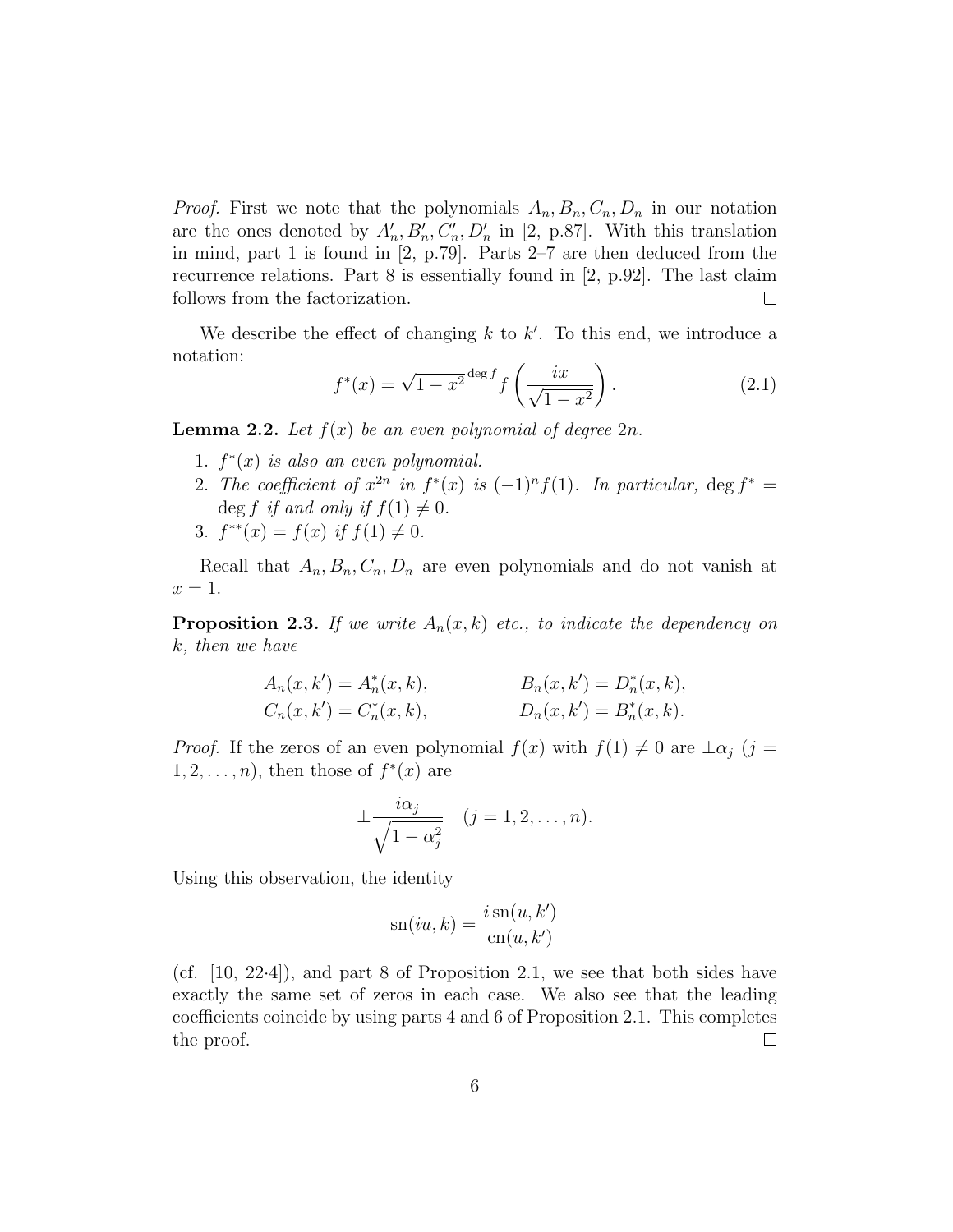#### 3. Resultants

The resultant of two polynomials

$$
f(x) = a(x - \alpha_1) \cdots (x - \alpha_m), \quad a \neq 0,
$$
  

$$
g(x) = b(x - \beta_1) \cdots (x - \beta_n), \quad b \neq 0
$$

is defined as

res
$$
(f, g) = a^n b^m \prod_{i=1}^m \prod_{j=1}^n (\alpha_i - \beta_j) = a^n \prod_{i=1}^m g(\alpha_i).
$$

Lemma 3.1. Let h be another polynomial.

- 1.  $res(q, f) = (-1)^{mn} res(f, g)$ .
- 2.  $res(f, gh) = res(f, g) res(f, h), res(f, h) = res(f, h) res(g, h).$
- 3.  $res(f, g + fh) = a^{s-n} res(f, g)$ , where  $s = deg(g + fh)$ .
- 4. Suppose further that f, g are even polynomials which do not vanish at  $x = 1$ . Then with the notation in  $(2.1)$ , we have

$$
res(f^*, g^*) = res(f, g).
$$

Proof. The first three are easily seen. The proof of the last assertion is reduced to the case  $f(x) = x^2 - p$ ,  $g(x) = x^2 - q$ , since both the resultant and the operation  $*$  are multiplicative. In this case we have  $f^*(x) = (p 1)x^{2} - p$ ,  $g^{*}(x) = (q - 1)x^{2} - q$ , so that

$$
res(f^*, g^*) = (p - q)^2 = res(f, g)
$$

as desired.

Let  $X, Y \in \{A, B, C, D\}, X \neq Y$  and  $n \geq 1$ . Our object is the calculation of  $res(X_n, Y_n)$ . By a well known Sylvester determinant expression of the resultant and by part 2 of Proposition 2.1, we see that  $res(X_n, Y_n) \in \mathbb{Z}[k^2]$ . Also, we have  $res(X_n, Y_n) = res(Y_n, X_n)$  since both deg  $X_n$  and deg  $Y_n$  are even.

The general shape of  $res(X_n, Y_n)$  is given as follows.

**Lemma 3.2.** Let  $X, Y \in \{A, B, C, D\}, X \neq Y$ . For each positive integer n, there exist integers  $\kappa_n(X,Y) > 0$ ,  $l_n(X,Y) \geq 0$ , and  $m_n(X,Y) \geq 0$  not depending on k such that

$$
res(X_n, Y_n) = \kappa_n(X, Y) k^{2l_n(X, Y)} (1 - k^2)^{m_n(X, Y)}.
$$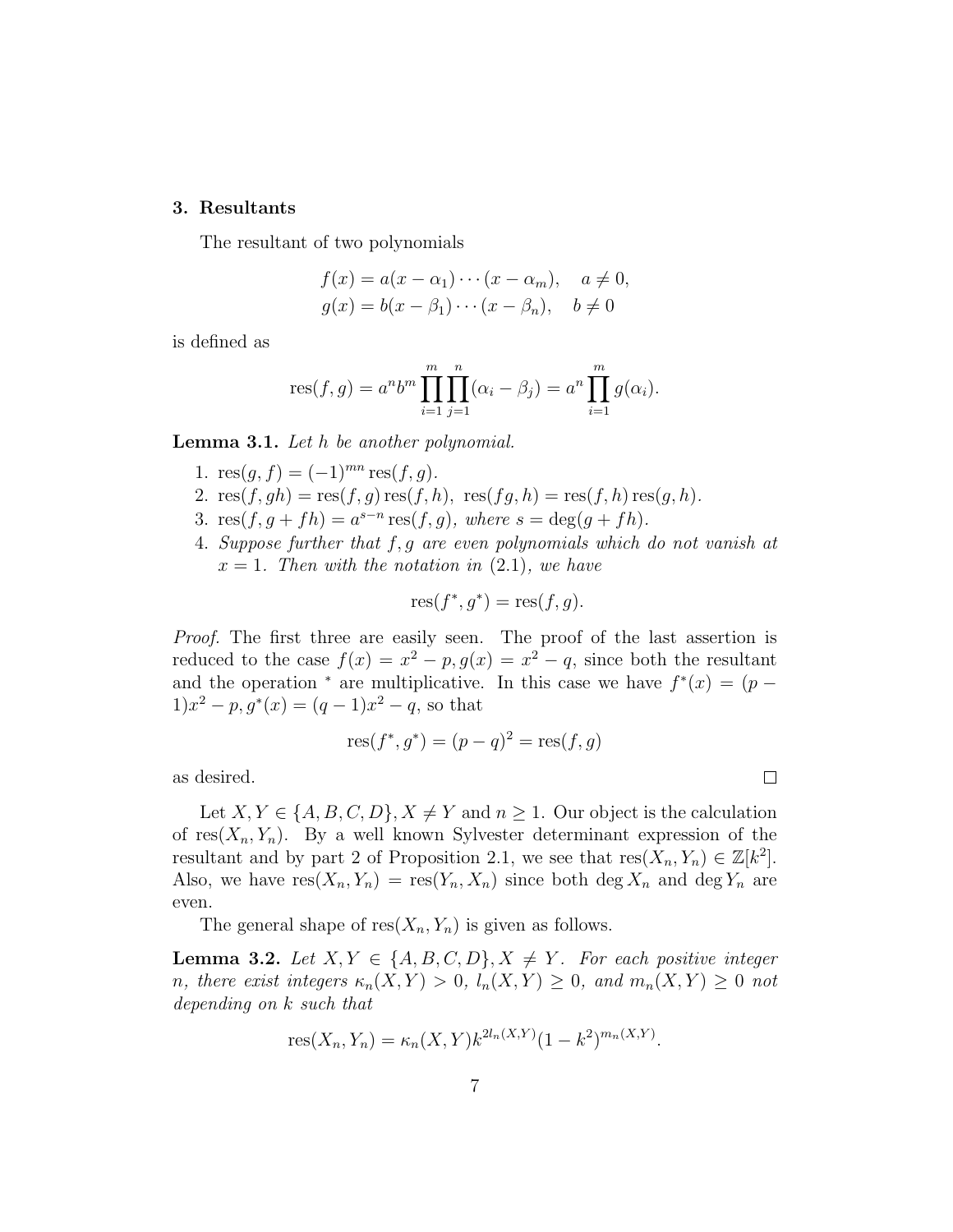*Proof.* We regard  $res(X_n, Y_n)$  as a polynomial in  $k^2$ . Part 9 of Proposition 2.1 implies that  $res(X_n, Y_n) \neq 0$  if  $k^2 \neq 0, 1$ . Hence by the Hilbert Nullstellensatz (cf.  $[5, 1X \S1$  Theorem 1.5]), there exist a positive integer t and a polynomial  $Q \in \mathbb{Q}[k^2]$  such that  $(k^2(1-k^2))^t = Q \text{res}(X_n, Y_n)$ . Since  $\mathbb{Q}[k^2]$  is a unique factorization domain, it follows that  $res(X_n, Y_n) = \kappa k^{2l} (1 - k^2)^m$  for some  $\kappa \in \mathbb{Q}$  and some non-negative integers l, m. Since  $res(X_n, Y_n) \in \mathbb{Z}[k^2]$  and both  $X_n$  and  $Y_n$  are polynomials in  $x^2$ , we see that  $\kappa$  is a positive integer.

By Proposition 2.3 and Lemma 3.1, we have

Corollary 3.3. With the notation of Lemma 3.2,

$$
l_n(A, B) = m_n(A, D), \quad l_n(A, D) = m_n(A, B),
$$
  
\n
$$
l_n(A, C) = m_n(A, C),
$$
  
\n
$$
l_n(B, C) = m_n(C, D), \quad l_n(C, D) = m_n(B, C),
$$
  
\n
$$
l_n(B, D) = m_n(B, D),
$$
  
\n
$$
\kappa_n(A, B) = \kappa_n(A, D),
$$
  
\n
$$
\kappa_n(B, C) = \kappa_n(C, D).
$$

On the other hand, by part 8 of Proposition 2.1, we get

**Proposition 3.4.** Let  $X, Y \in \{A, B, C, D\}, X \neq Y$ . Then we have

res
$$
(X_n, Y_n) = x_n^{\deg Y_n} y_n^{\deg X_n} \prod_{(r,s)\in R_n^X} \prod_{(r',s')\in R_n^Y} f(r,s,r',s')^2
$$
,

where  $x_n$ ,  $y_n$  denote the leading coefficients of  $X_n$ ,  $Y_n$  respectively,

$$
\mathbf{v}_A = (0,0), \mathbf{v}_B = (1,0), \mathbf{v}_C = (1,1), \mathbf{v}_D = (0,1),
$$

 $R_n = (\{1, 2, \ldots, n-1\} \times \{0, n\}) \sqcup (\{0, 1, \ldots, 2n-1\} \times \{1, 2, \ldots, n-1\}),$  $R_n^X = \{ (r, s) \in R_n \mid (r, s) \equiv \mathbf{v}_X \pmod{2} \},\$ 

and

$$
f(r, s, r', s') = \operatorname{sn}^2 \frac{rK + siK'}{n} - \operatorname{sn}^2 \frac{r'K + s'iK'}{n}.
$$

So we need a closer look at  $f(r, s, r', s')^2$ .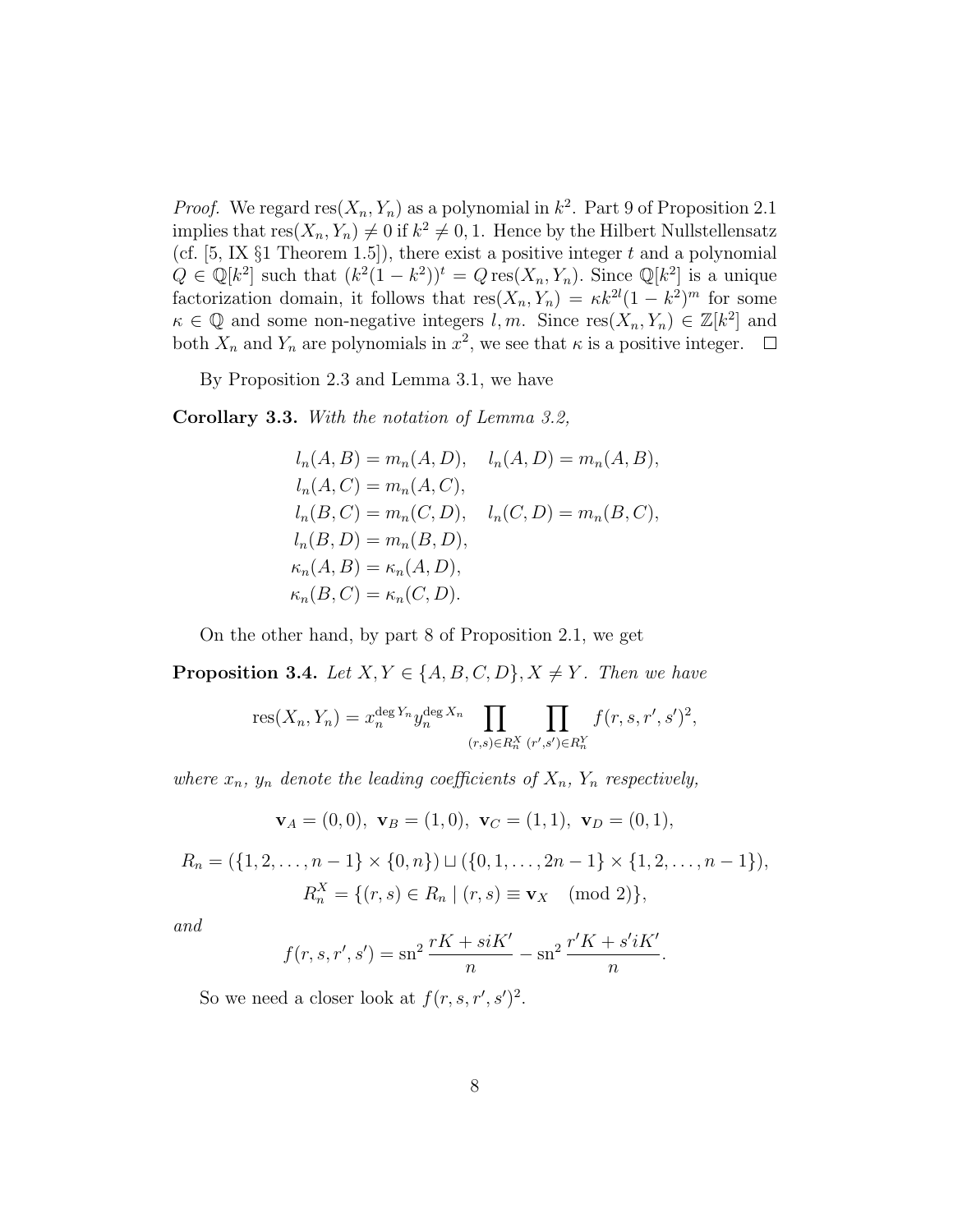# 4. q-expansions

Let  $\tau = iK'/K$  and  $q = e^{\pi i \tau}$ . By our assumption  $0 < k < 1$ , we see that K and K' are positive real numbers, so that  $\text{Im}(\tau) > 0$  and  $0 < |q| < 1$ . We use the following *q*-expansions  $([10, 21.61])$ :

$$
k^{\frac{1}{2}} = \frac{\vartheta_2(0)}{\vartheta_3(0)} = \frac{2\sum_{j=0}^{\infty} q^{(j+\frac{1}{2})^2}}{1+2\sum_{j=0}^{\infty} q^{j^2}} = 2q^{\frac{1}{4}} + \cdots, \qquad (4.1)
$$
  

$$
2K = \pi \vartheta_3(0)^2 = \pi \left(1 + \sum_{j=0}^{\infty} q^{j^2}\right)^2.
$$

Let  $u = 2Kx/\pi$ . We also use the following ([10, 22.6,22.61]):

$$
\operatorname{sn} u = \frac{2\pi}{Kk} \sum_{j=0}^{\infty} \frac{q^{j+\frac{1}{2}} \sin(2j+1)x}{1 - q^{2j+1}} \tag{4.2}
$$

valid throughout the strip  $|\text{Im}(x)| < \frac{\pi}{2}$  $\frac{\pi}{2}$ Im( $\tau$ ), and

ns 
$$
u = \frac{1}{\text{sn } u} = \frac{\pi}{2K} \csc x + \frac{2\pi}{K} \sum_{j=0}^{\infty} \frac{q^{2j+1} \sin(2j+1)x}{1 - q^{2j+1}}
$$
 (4.3)

valid throughout  $|\text{Im}(x)| < \pi \text{Im}(\tau)$ , except at the points  $x \in \pi \mathbb{Z}$ .

Now let

$$
u = \frac{rK + siK'}{n}, \quad (r, s) \in R_n.
$$

We can apply (4.2) if  $0 \le s < n$  and (4.3) if  $s = n$ . By using  $\exp ix = \zeta^r q^{\frac{s}{2n}}$ , where  $\zeta = \exp \frac{\pi i}{2n}$ , we find that the complex number

$$
-4\operatorname{sn}^2\frac{rK + siK'}{n}
$$

is expressed as a Laurent series in  $q^{\frac{1}{2n}}$  whose leading term has degree  $q^{-\frac{s}{n}}$ and coefficient

$$
\begin{cases}\n(\zeta^r - \zeta^{-r})^2 & \text{if } s = 0, \\
\zeta^{-2r} & \text{if } 0 < s < n, \\
(\zeta^r - \zeta^{-r})^{-2} & \text{if } s = n.\n\end{cases}
$$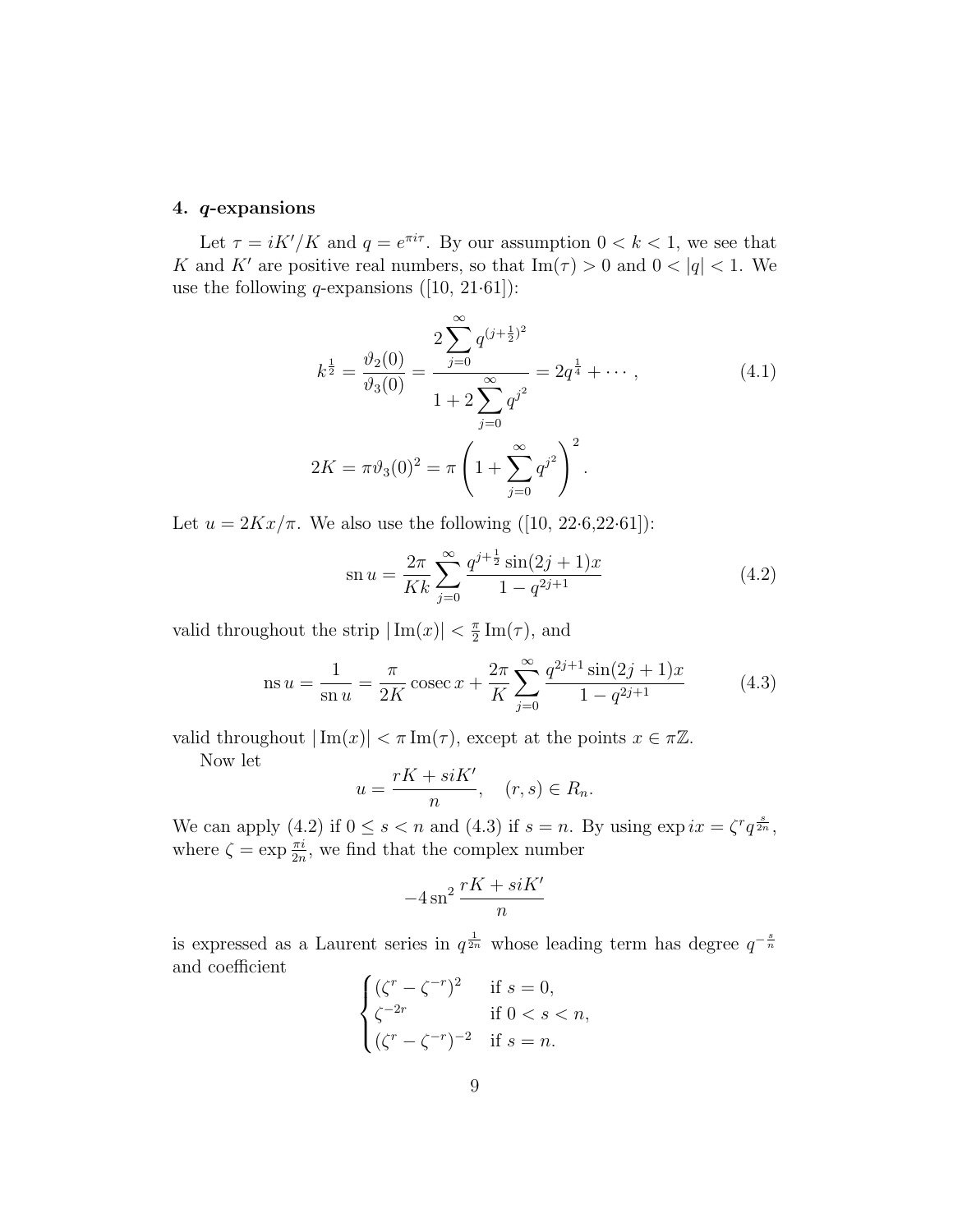Thus we get the leading term of the q-expansion of  $f(r, s, r', s')^2$ . We may suppose  $s \geq s'$  since  $f(r', s', r, s)^2 = f(r, s, r', s')^2$ .

**Lemma 4.1.** For  $s \geq s'$ , the leading term of the q-expansion of  $16f(r, s, r', s')^2$ has degree  $q^{-\frac{2s}{n}}$  and coefficient  $L(r, s, r', s')$ , where

$$
L(r, s, r', s') = \begin{cases} ((\zeta^r - \zeta^{-r})^2 - (\zeta^{r'} - \zeta^{-r'})^2)^2 & \text{if } s' = s = 0, \\ \zeta^{-4r} & \text{if } s' < s < n, \\ (\zeta^{-2r} - \zeta^{-2r'})^2 & \text{if } s' = s < n, \\ (\zeta^r - \zeta^{-r})^{-4} & \text{if } s' < s = n, \\ ((\zeta^r - \zeta^{-r})^{-2} - (\zeta^{r'} - \zeta^{-r'})^{-2})^2 & \text{if } s' = s = n, \end{cases}
$$

and  $\zeta = \exp \frac{\pi i}{2n}$ .

# 5. Proof of Theorem 1.1

Let  $X, Y \in \{A, B, C, D\}, X \neq Y$ . We have  $res(X_n, Y_n) = res(Y_n, X_n)$  as noticed earlier, so we have only to consider the six cases

$$
(X, Y) \in \{(A, B), (A, C), (A, D), (B, C), (B, D), (C, D)\}.
$$

As in Proposition 3.4, let  $x_n$ ,  $y_n$  denote the leading coefficients (with respect to the variable x) of  $X_n$ ,  $Y_n$ , respectively. By part 4 of Proposition 2.1 and (4.1), we can consider the q-expansions of  $x_n$  and  $y_n$ , so let  $x'_n$  and  $y'_n$  denote the leading terms of these  $q$ -expansions, respectively. Then by Proposition 3.4 and Lemma 4.1, the leading term of the q-expansion of  $res(X_n, Y_n)$  is

$$
x_n'^{\deg Y_n} y_n'^{\deg X_n} \prod_{(r,s)\in R_n^X} \prod_{(r',s')\in R_n^Y} \frac{L(r,s,r',s')}{16} q^{-\frac{2}{n}\max\{s,s'\}}.\tag{5.1}
$$

First we observe the degree in  $q$ . By Lemma 3.2 and  $(4.1)$ , the leading term of the q-expansion of  $res(X_n, Y_n)$  has degree  $q^{l_n(X,Y)}$ . On the other hand, it follows from part 4 of Proposition 2.1 and  $(4.1)$  that  $x'_n$  $\frac{\deg Y_n}{y'_n}$  deg  $X_n$  has degree  $q^{\frac{1}{2} \text{deg } X_n \text{ deg } Y_n}$ , hence by (5.1) we find that

$$
l_n(X,Y) = \frac{1}{2} \deg X_n \deg Y_n - \frac{2}{n} \sum_{(r,s) \in R_n^X} \sum_{(r',s') \in R_n^Y} \max\{s,s'\}.
$$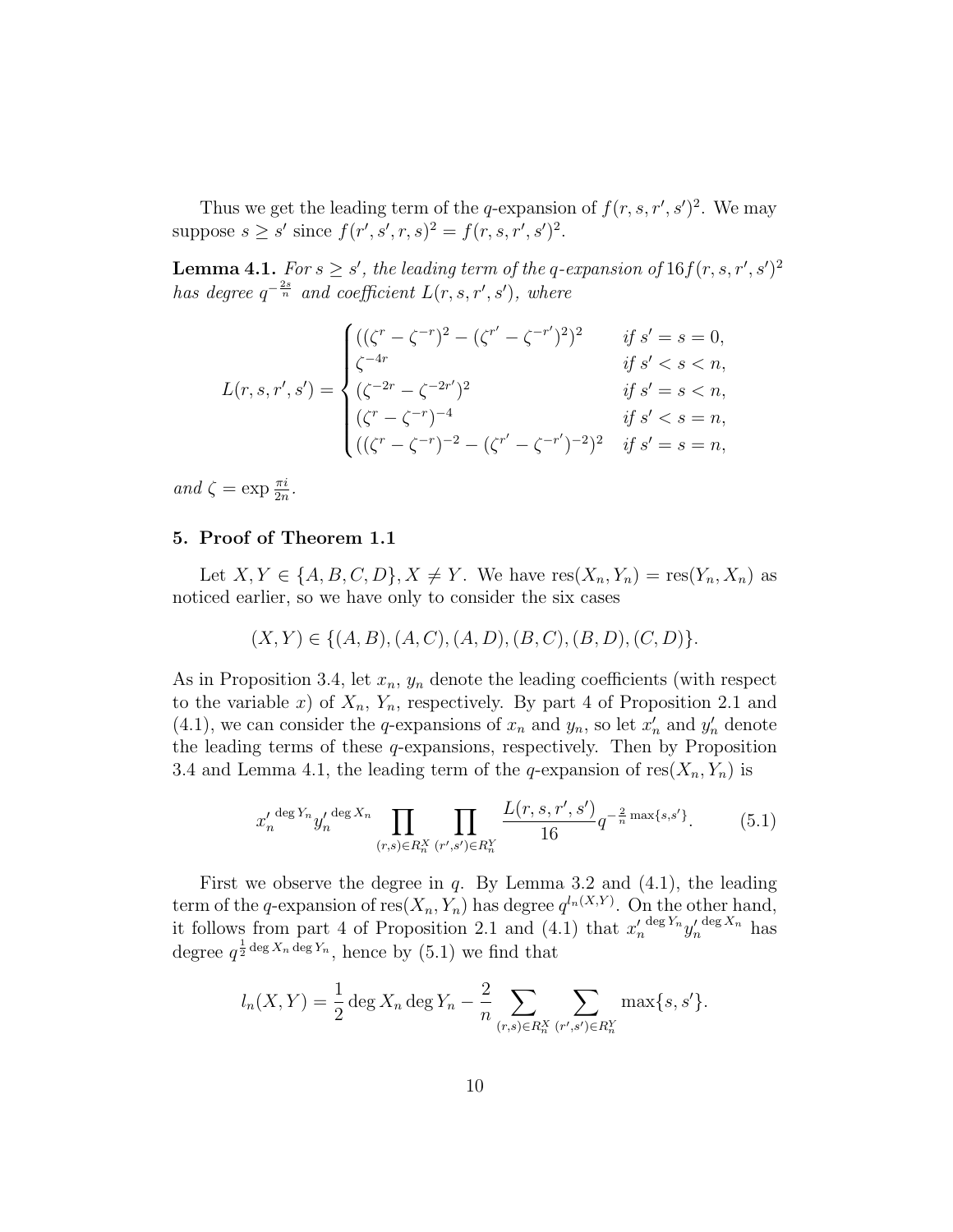The authors are not aware of any clever method to compute the last double sum, but anyway an elementary counting argument gives the value of  $l_n(X, Y)$ , and hence that of  $m_n(X, Y)$  by Corollary 3.3, as stated in Theorem 1.1.

Next we observe the leading coefficient of the q-expansion of  $res(X_n, Y_n)$ . By Lemma 3.2 and (4.1), it is  $\kappa_n(X, Y) 16^{l_n(X,Y)}$ . Since  $\kappa_n(X, Y)$  is known to be positive, it suffices to determine the absolute value of the coefficient of (5.1). By Lemma 3.2, we may further assume that

$$
(X,Y) \in \{(A,C), (A,D), (B,C), (B,D)\}.
$$
 (5.2)

By part 4 of Proposition 2.1 and (4.1), the leading coefficient of  $x'_n$  $\frac{\deg Y_n}{y'_n}$  $\deg X_n$ is

$$
\begin{cases}\n2^{2 \deg X_n \deg Y_n} n^{n^2} & \text{if } X = A, n \text{ is even,} \\
2^{2 \deg X_n \deg Y_n} n^{n^2 - 1} & \text{if } Y = D, n \text{ is odd,} \\
2^{2 \deg X_n \deg Y_n} & \text{otherwise.} \n\end{cases}
$$
\n(5.3)

The contribution of 16's in (5.1) gives

$$
16^{-\#R_n^X \#R_n^Y} = 2^{-\deg X_n \deg Y_n}.
$$
\n(5.4)

Now let

$$
P = \prod_{(r,s) \in R_n^X} \prod_{(r',s') \in R_n^Y} |L(r,s,r',s')|
$$

and decompose  $P$  into the product  $P_1P_2P_3P_4$ , where

$$
P_1 = \prod_{\substack{(r,s)\in R_n^X, (r',s')\in R_n^Y,\\s\notin\{0,n\}}} \prod_{s'\notin\{0,n\}} |L(r,s,r',s')|,
$$
  
\n
$$
P_2 = \prod_{\substack{(r,s)\in R_n^X, (r',s')\in R_n^Y,\\s\in\{0,n\}}} \prod_{s'\notin\{0,n\}} |L(r,s,r',s')|,
$$
  
\n
$$
P_3 = \prod_{\substack{(r,s)\in R_n^X, (r',s')\in R_n^Y,\\s\notin\{0,n\}}} \prod_{s'\in\{0,n\}} |L(r,s,r',s')|,
$$
  
\n
$$
P_4 = \prod_{\substack{(r,s)\in R_n^X, (r',s')\in R_n^Y,\\s\in\{0,n\}}} |L(r,s,r',s')|.
$$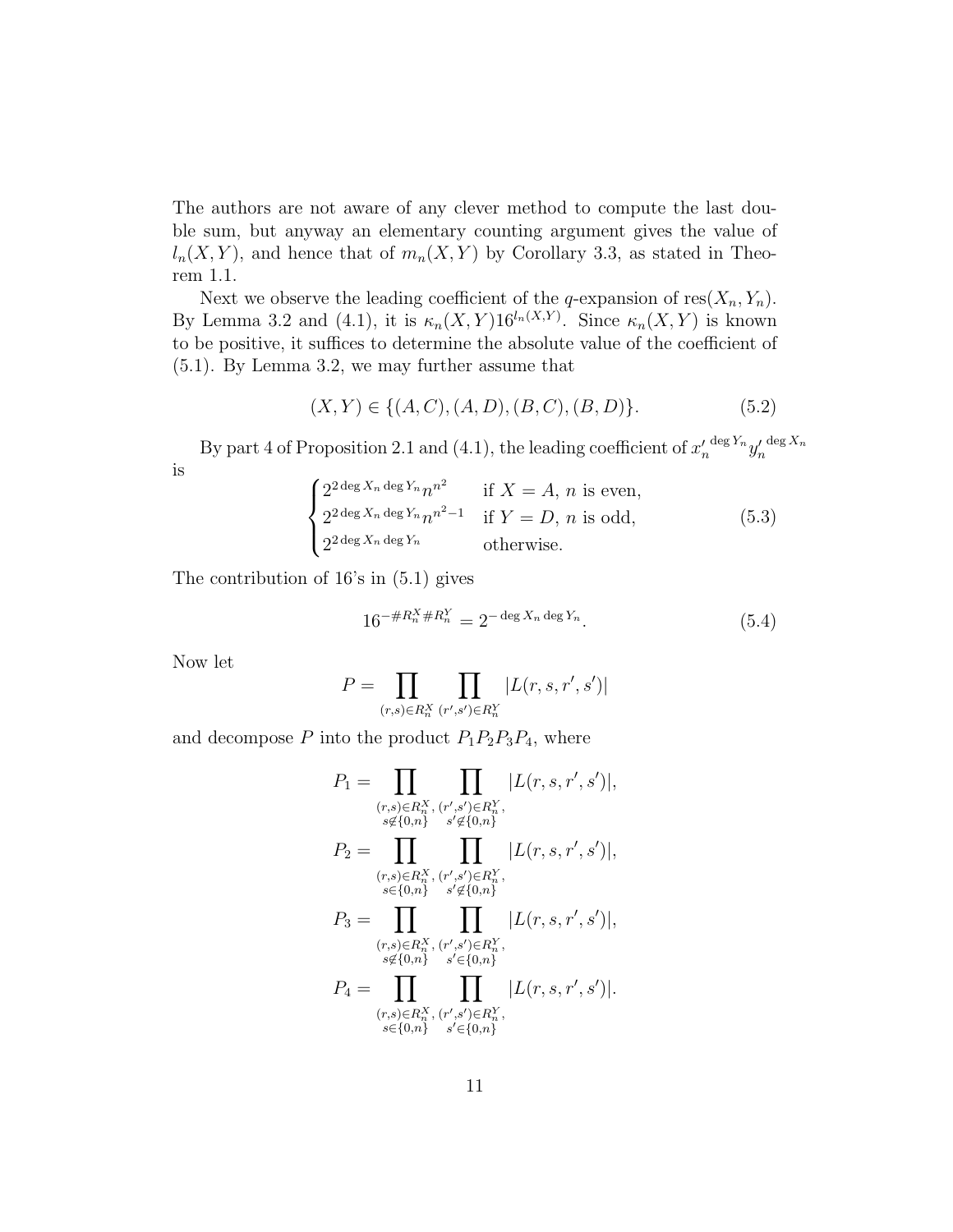If we write  $\mathbf{v}_X = (v_X, w_X)$  and  $\mathbf{v}_Y = (v_Y, w_Y)$ , then by the assumption (5.2), we have  $w_X = 0$  and  $w_Y = 1$ . So, as far as we are concerned here, s is always even and  $s'$  is always odd. By Lemma 4.1, we have

$$
|L(r, s, r', s')| = \begin{cases} |1 - \zeta_{2n}^{r'}|^{-4} & \text{if } s < s' = n \text{ and } n \text{ is odd,} \\ |1 - \zeta_{2n}^{r}|^{-4} & \text{if } s' < s = n \text{ and } n \text{ is even,} \\ 1 & \text{otherwise,} \end{cases}
$$

where we put  $\zeta_m = \exp \frac{2\pi i}{m}$ , so that

$$
P_1 = 1,
$$
  
\n
$$
P_2 = \begin{cases} 1 & \text{if } n \text{ is odd,} \\ \prod_{0 < r < n, r \equiv v_X} |1 - \zeta_{2n}^r|^{-2n^2} & \text{if } n \text{ is even,} \end{cases}
$$
  
\n
$$
P_3 = \begin{cases} \prod_{0 < r' < n, r' \equiv v_Y} |1 - \zeta_{2n}^{r'}|^{-2n(n-1)} & \text{if } n \text{ is odd,} \\ 1 & \text{if } n \text{ is even,} \end{cases}
$$
  
\n
$$
P_4 = \begin{cases} \prod_{0 < r' < n, r' \equiv v_Y} |1 - \zeta_{2n}^{r'}|^{-2(n-1)} & \text{if } n \text{ is odd,} \\ 1 & \text{if } n \text{ is even.} \end{cases}
$$

By Lemma 5.1 below, we find that

$$
P = \begin{cases} 1 & \text{if } n \text{ is odd and } Y = C, \\ n^{-(n^2-1)} & \text{if } n \text{ is odd and } Y = D, \\ 2^{-n^2} & \text{if } n \text{ is even and } X = B, \\ (n/2)^{-n^2} & \text{if } n \text{ is even and } X = A. \end{cases}
$$
(5.5)

Putting  $(5.1)$ ,  $(5.3)$ ,  $(5.4)$ , and  $(5.5)$  together and using the value of  $l_n(X, Y)$ , we complete the proof of Theorem 1.1.  $\Box$ 

**Lemma 5.1.** Let  $\zeta_m = \exp{\frac{2\pi i}{m}}$ . For any positive integer n, we have

$$
\prod_{0 < r < n, r: odd} |1 - \zeta_{2n}^r|^2 = \begin{cases} 1 & \text{if } n \text{ is odd,} \\ 2 & \text{if } n \text{ is even,} \end{cases} \tag{5.6}
$$

$$
\prod_{0 < r < n, r: even} |1 - \zeta_{2n}^r|^2 = \begin{cases} n & \text{if } n \text{ is odd,} \\ n/2 & \text{if } n \text{ is even.} \end{cases} \tag{5.7}
$$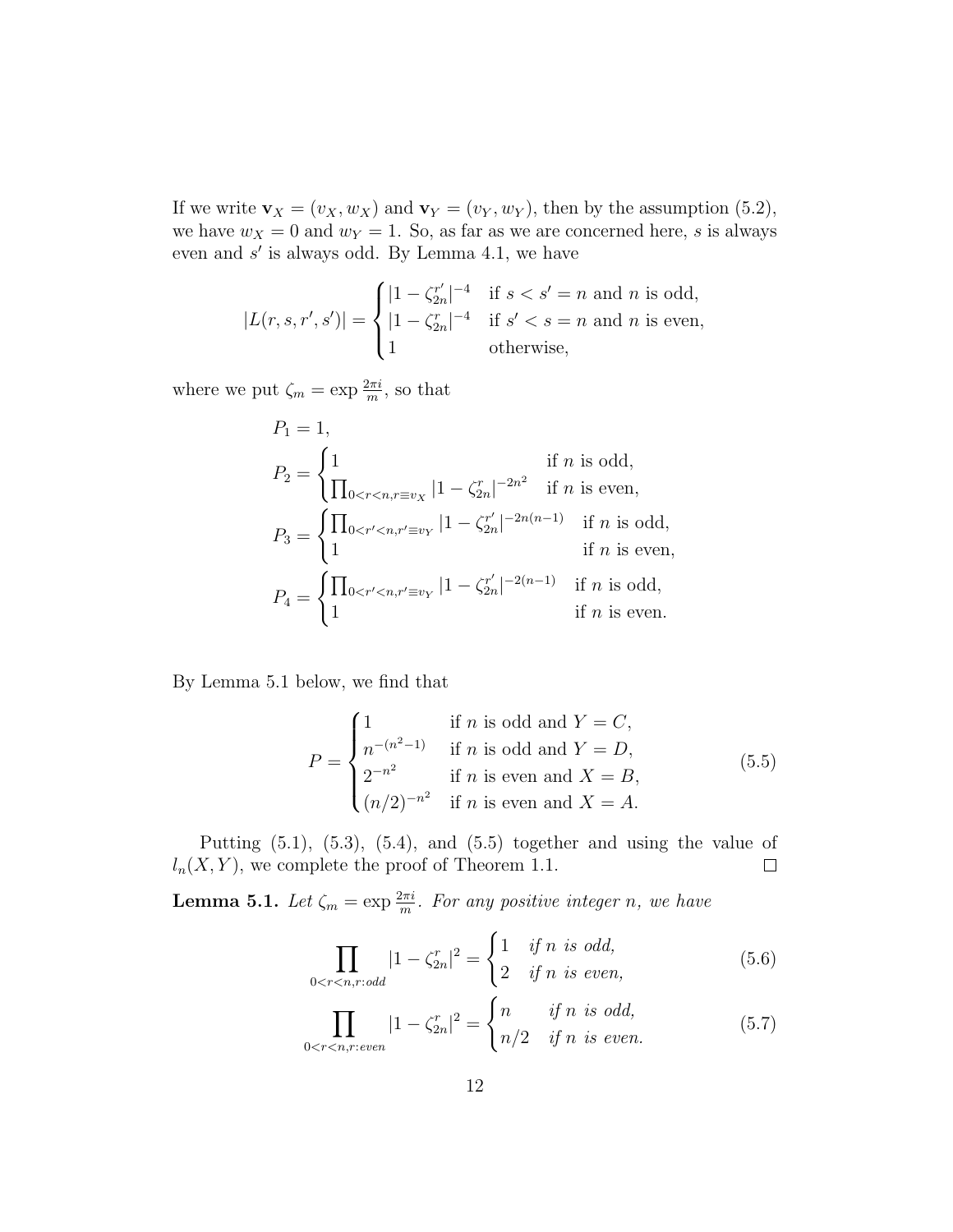*Proof.* Using  $\prod_{r=1}^{n-1} (1 - \zeta_n^r) = n$  and  $|1 - \zeta_n^r| = |1 - \zeta_n^{n-r}|$ , we have

$$
\prod_{0 < r < n/2} |1 - \zeta_n^r|^2 = \begin{cases} n & \text{if } n \text{ is odd,} \\ n/2 & \text{if } n \text{ is even,} \end{cases} \tag{5.8}
$$

which is nothing but  $(5.7)$ . Replacing *n* with  $2n$  in  $(5.8)$  and then dividing it by  $(5.7)$ , we get  $(5.6)$ .  $\Box$ 

## 6. Discriminants

The discriminant of a polynomial  $f$  with degree  $n$  and leading coefficient a is defined as

$$
disc(f) = (-1)^{n(n-1)/2} a^{-1} res(f, f')
$$

(see [5, IV §8]). As an application of Theorem 1.1, we get the following

**Theorem 6.1.** Let  $X \in \{A, B, C, D\}$  and  $n \ge 1$ . We have

$$
disc(X_n) = \kappa_n(X) k^{2l_n(X)} (1 - k^2)^{m_n(X)},
$$

where:

If  $n$  is odd, then

$$
\kappa_n(A) = \kappa_n(D) = (-1)^{\frac{n-1}{2}} 2^{\frac{n^2(n^2-1)}{3}} n^{n^2-2},
$$

$$
\kappa_n(B) = \kappa_n(C) = 2^{\frac{n^2(n^2-1)}{3}} n^{n^2-3},
$$

$$
l_n(A) = l_n(B) = l_n(C) = l_n(D) = \frac{(n^2 - 1)(2n^2 - 3)}{12},
$$

$$
m_n(A) = m_n(B) = m_n(C) = m_n(D) = \frac{(n^2 - 1)(n^2 - 3)}{6}.
$$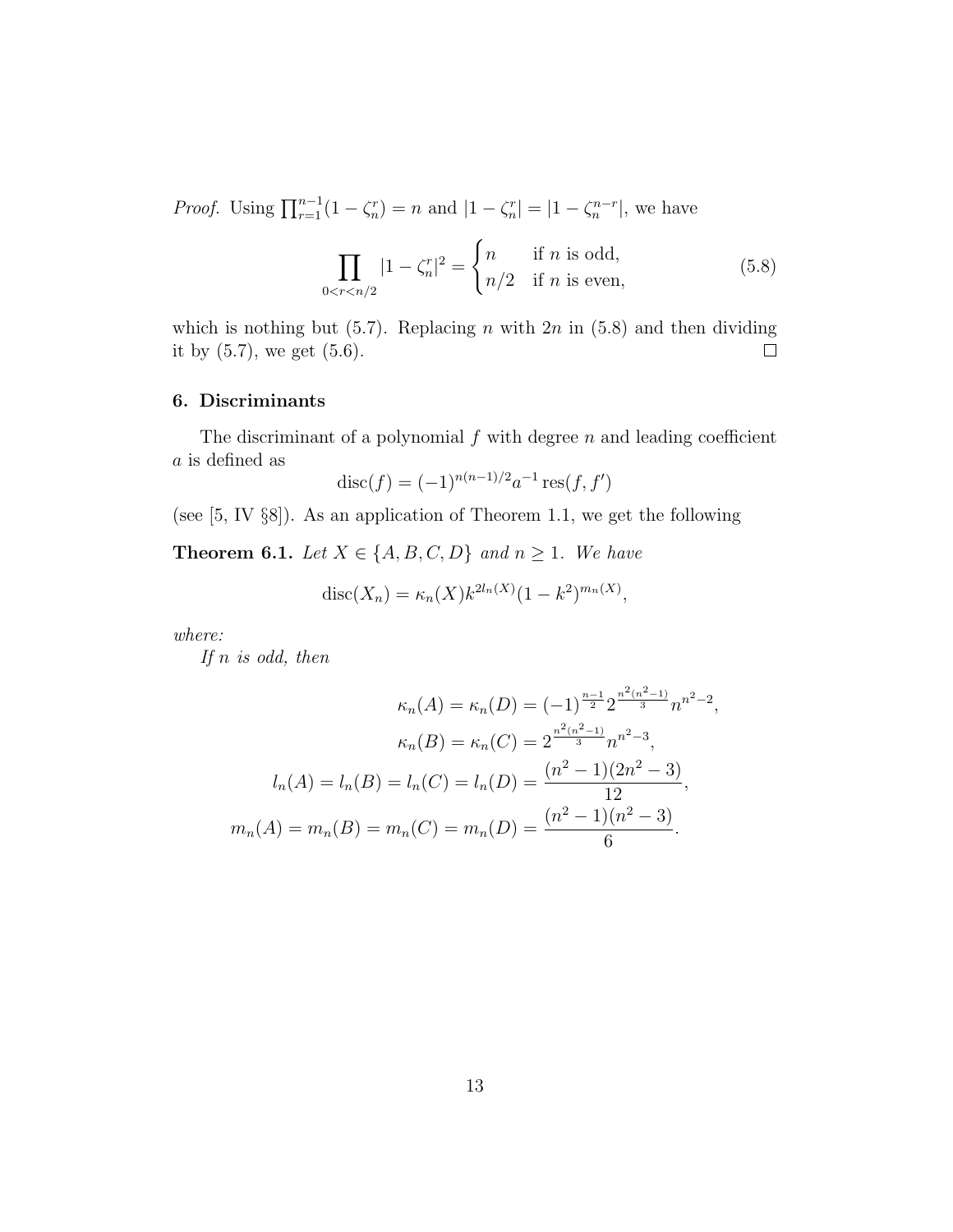If  $n$  is even, then

$$
\kappa_n(A) = (-1)^{\frac{n-2}{2}} 2^{\frac{n^2(n^2-1)}{3}} n^{n^2-10},
$$

$$
\kappa_n(B) = \kappa_n(C) = (-1)^{\frac{n}{2}} \kappa_n(D) = 2^{\frac{n^2(n^2-1)}{3}} n^{n^2},
$$

$$
l_n(A) = \frac{(n^2-4)(2n^2-9)}{12},
$$

$$
l_n(B) = \frac{n^2(2n^2-5)}{12},
$$

$$
l_n(C) = l_n(D) = \frac{n^2(2n^2+1)}{12},
$$

$$
m_n(A) = \frac{(n^2-4)(n^2-6)}{6},
$$

$$
m_n(B) = m_n(C) = \frac{n^2(n^2-1)}{6},
$$

$$
m_n(D) = \frac{n^2(n^2-4)}{6}.
$$

Proof. First we recall that

$$
\frac{d}{du}\operatorname{sn} u = \operatorname{cn} u \operatorname{dn} u,
$$
  

$$
\frac{d}{du}\operatorname{cn} u = -\operatorname{sn} u \operatorname{dn} u,
$$
  

$$
\frac{d}{du}\operatorname{dn} u = -k^2 \operatorname{sn} u \operatorname{cn} u.
$$

On differentiating both sides of  $(1.1)$  with respect to  $x$ , we get

$$
nB_nC_n = \begin{cases} A_nD_n + x(A'_nD_n - A_nD'_n) & \text{if } n \text{ is odd,} \\ (y^2z^2 - x^2z^2 - k^2x^2y^2)A_nD_n + xy^2z^2(A'_nD_n - A_nD'_n) & \text{if } n \text{ is even,} \end{cases}
$$
(6.1)

$$
-nxA_nC_n = \begin{cases} -xB_nD_n + y^2(B'_nD_n - B_nD'_n) & \text{if } n \text{ is odd,} \\ B'_nD_n - B_nD'_n & \text{if } n \text{ is even,} \end{cases}
$$
(6.2)

$$
-nk^2xA_nB_n = \begin{cases} -k^2xC_nD_n + z^2(C'_nD_n - C_nD'_n) & \text{if } n \text{ is odd,} \\ C'_nD_n - C_nD'_n & \text{if } n \text{ is even.} \end{cases}
$$
(6.3)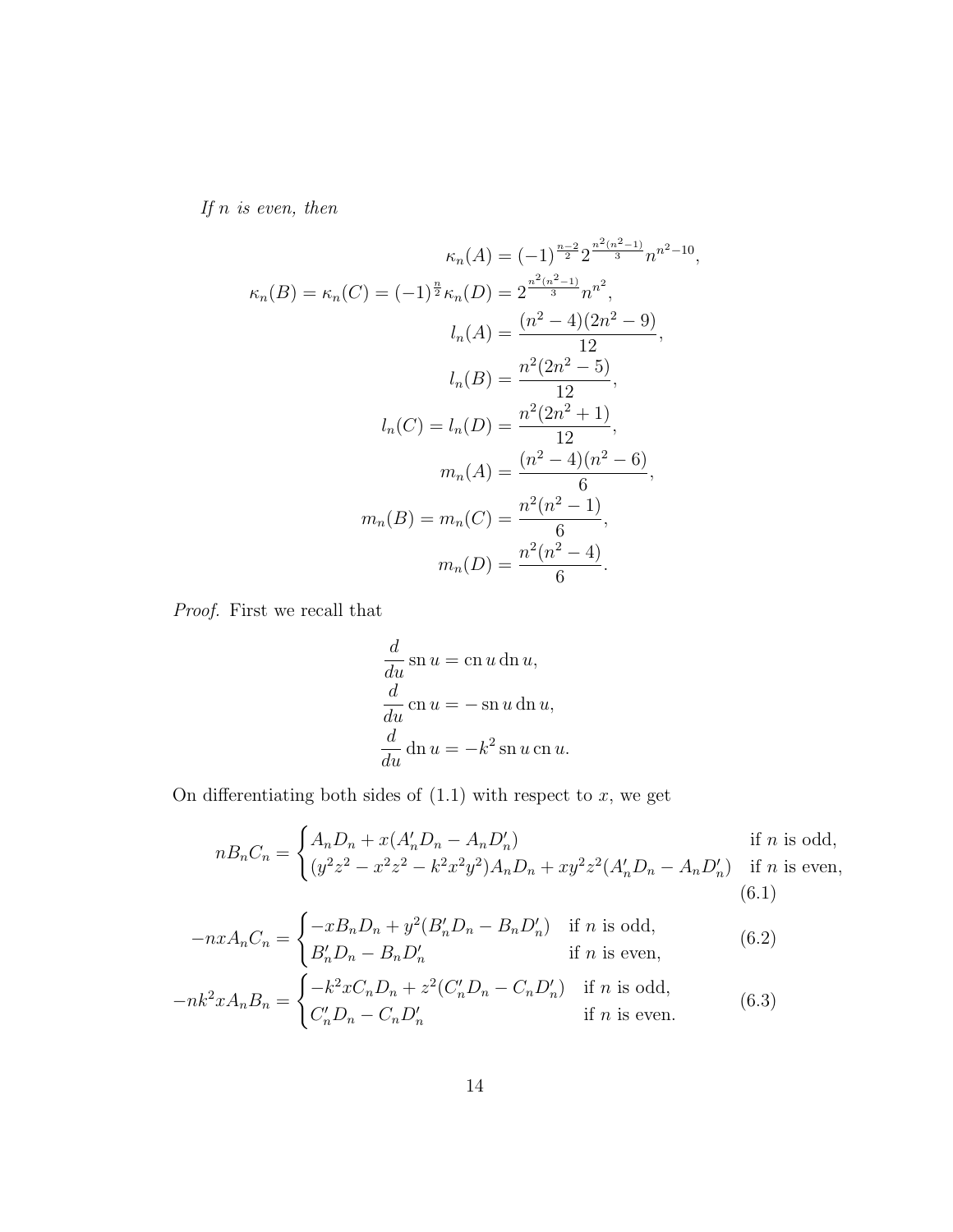We illustrate the proof in the case of  $B_n$ , n:even. Taking resultants of both sides of  $(6.2)$  with  $B_n$ , we get, by Lemma 3.1,

$$
res(-nxAnCn, Bn) = bn-2 res(B'nDn, Bn),
$$

where  $b_n = k^{(n^2-1)/2}$  is the leading coefficient of  $B_n(x)$  (cf. part 4 of Proposition 2.1). By the multiplicativity of resultant and by the facts deg  $B_n = n^2 - 1$ and  $res(x, B_n) = B_n(0) = 1$ , we get

$$
n^{n^2-1}\operatorname{res}(A_n, B_n)\operatorname{res}(B_n, C_n) = \operatorname{res}(B_n, D_n)b_n^{-1}\operatorname{disc}(B_n).
$$

Substituting the result of Theorem 1.1, we get disc( $B_n$ ).

The computation in the remaining cases is similar; Theorem 1.1 and Proposition 2.1 contain all the information we need; for example,

res
$$
(z^2, A_n)
$$
 = res $(1 - k^2 x^2, A_n)$  =  $(-k^2)^{\deg A_n} A_n (1/k)^2$ .

#### 7. Degenerate Case

In this final section, we state without proof what happens in the "degenerate" cases  $k^2 = 0, 1$ , if we formally define the polynomials  $A_n, B_n, C_n, D_n$ by using the same recurrence relations in part 1 of Proposition 2.1. The proof can be carried out, for example, as in [11].

In the case  $k^2 = 0$ , we have

$$
A_n(x) = \begin{cases} \frac{\mathcal{U}_n(\sqrt{1-x^2})}{\mathcal{U}_n(\sqrt{1-x^2})} & \text{if } n \text{ is odd,} \\ \frac{\mathcal{U}_n(\sqrt{1-x^2})}{\sqrt{1-x^2}} & \text{if } n \text{ is even,} \end{cases}
$$

$$
B_n(x) = \begin{cases} \frac{T_n(\sqrt{1-x^2})}{\sqrt{1-x^2}} & \text{if } n \text{ is odd,} \\ T(\sqrt{1-x^2}) & \text{if } n \text{ is even,} \end{cases}
$$

$$
C_n(x) = D_n(x) = 1,
$$

where  $T_n$  and  $\mathscr{U}_n$  are the Chebyshev polynomials of the first and second kind, of degree *n* and  $n - 1$ , respectively.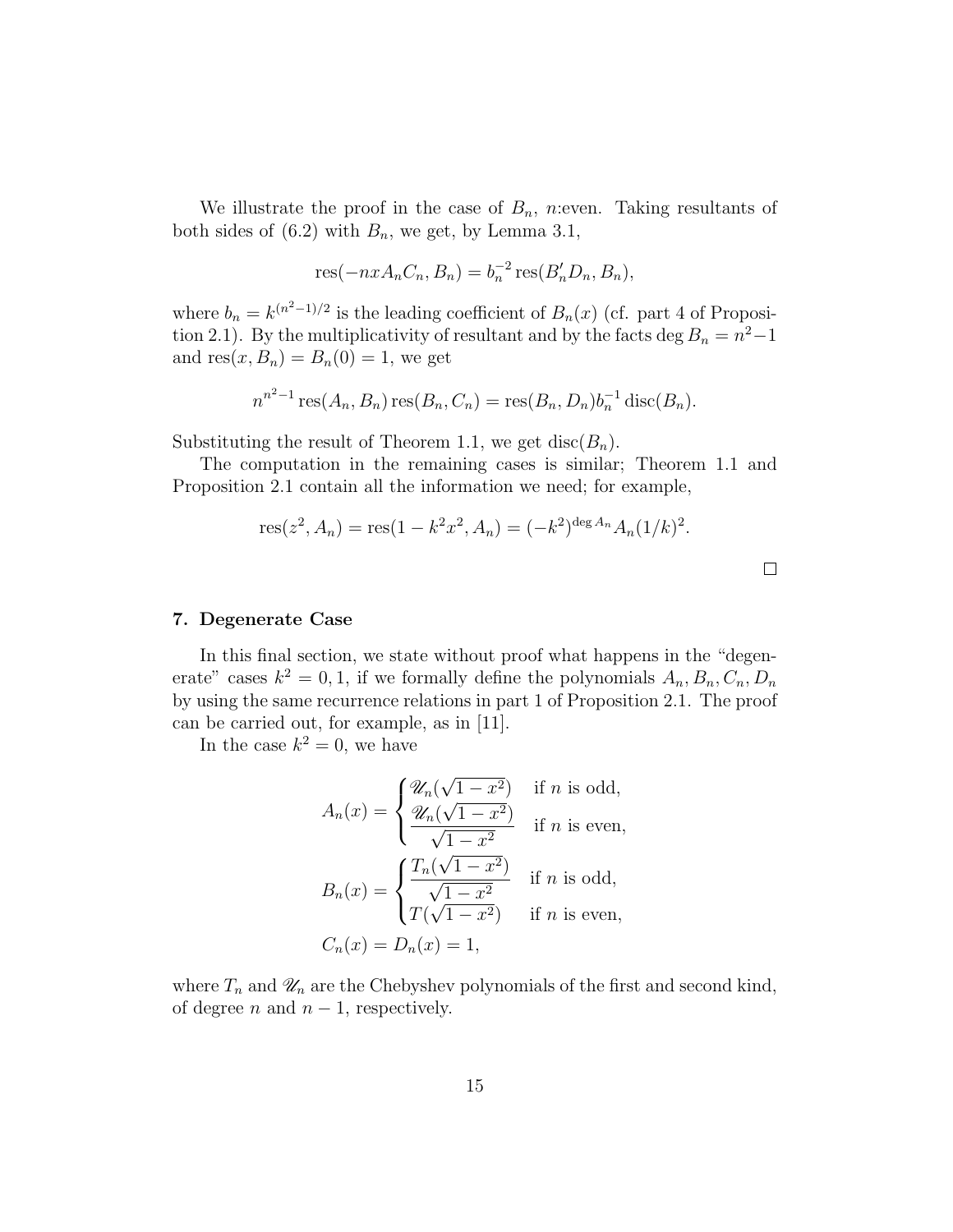In the case  $k^2 = 1$ , we have

$$
A_n(x) = \begin{cases} (1 - x^2)^{n(n-1)/2} \tilde{A}_n(x) & \text{if } n \text{ is odd,} \\ (1 - x^2)^{n(n-1)/2 - 1} \tilde{A}_n(x) & \text{if } n \text{ is even,} \end{cases}
$$
  

$$
B_n(x) = C_n(x) = (1 - x^2)^{\lfloor n^2/2 \rfloor},
$$
  

$$
D_n(x) = (1 - x^2)^{n(n-1)/2} \tilde{D}_n(x),
$$

where

$$
\tilde{A}_n(x) = \sqrt{1 - x^2}^{n-1} \mathcal{U}_n \left( \frac{1}{\sqrt{1 - x^2}} \right),
$$

$$
\tilde{D}_n(x) = \sqrt{1 - x^2}^n T_n \left( \frac{1}{\sqrt{1 - x^2}} \right).
$$

Note that  $\tilde{A}_n, \tilde{D}_n$  are polynomials in  $x^2$ .

The identity (1.1) holds true also in these degenerate cases, as

$$
sn u = sin u, cn u = cos u, dn u = 1
$$

if  $k^2 = 0$ , and

$$
sn u = \tanh u, \ cn u = \ln u = \frac{1}{\cosh u}
$$

if  $k^2 = 1$ .

# Proposition 7.1.

- 1. If  $k^2 = 0$ , then  $res(A_n, B_n) = 2^{n(n-1)}$ .
- 2. If  $k^2 = 1$ , then  $res(\tilde{A}_n, \tilde{D}_n) = 2^{n(n-1)}$ .
- [1] Tom M. Apostol. Resultants of cyclotomic polynomials. Proc. Amer. Math. Soc., 24:457–462, 1970.
- [2] Arthur Cayley. An Elementary Treatise on Elliptic Functions. George Bell and Sons., London, second edition, 1895.
- [3] Fritz-Erdmann Diederichsen. Über die Ausreduktion ganzzahliger Gruppendarstellungen bei arithmetischer Aquivalenz. Abh. Math. Sem. Hansischen Univ., 13:357–412, 1940.